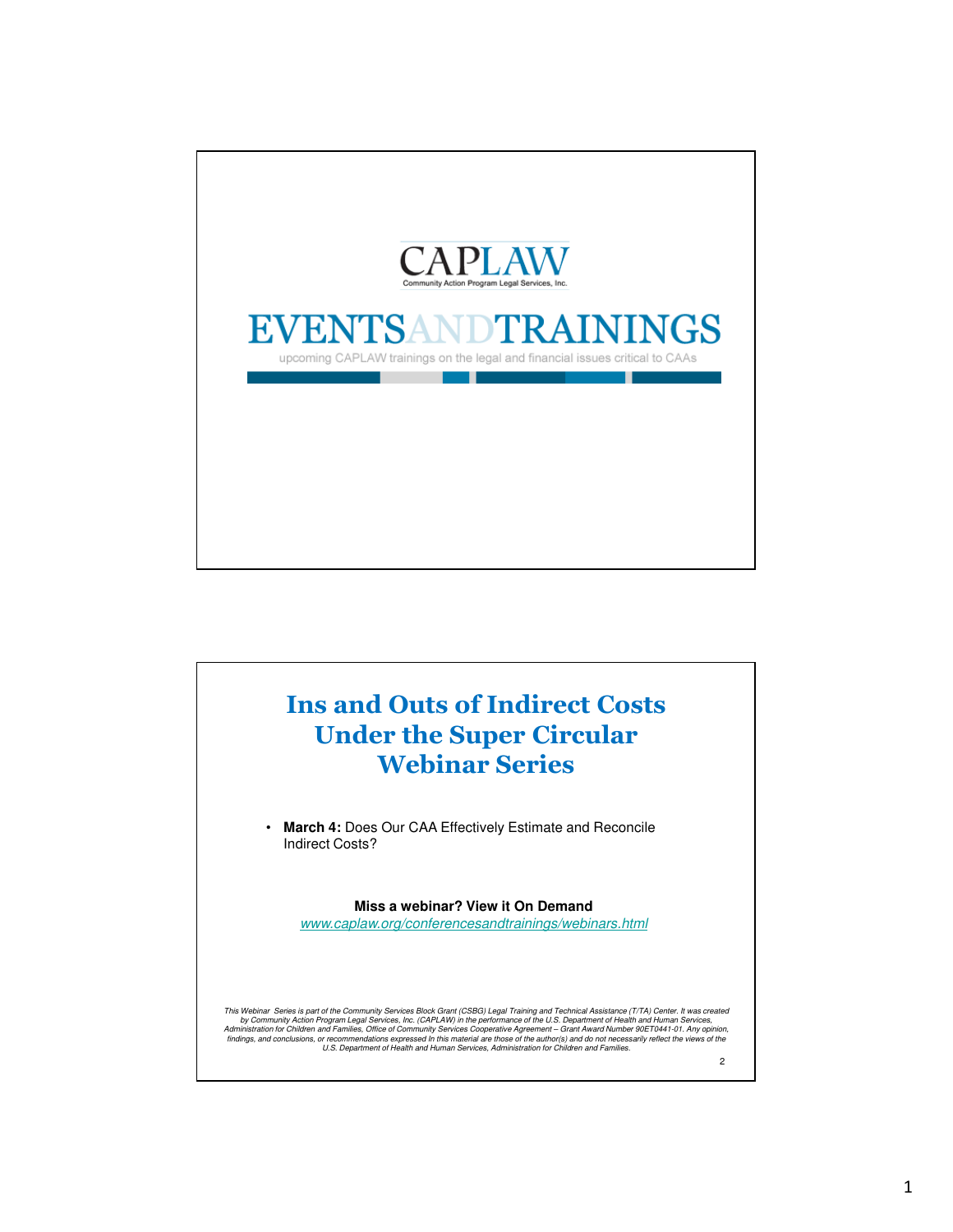

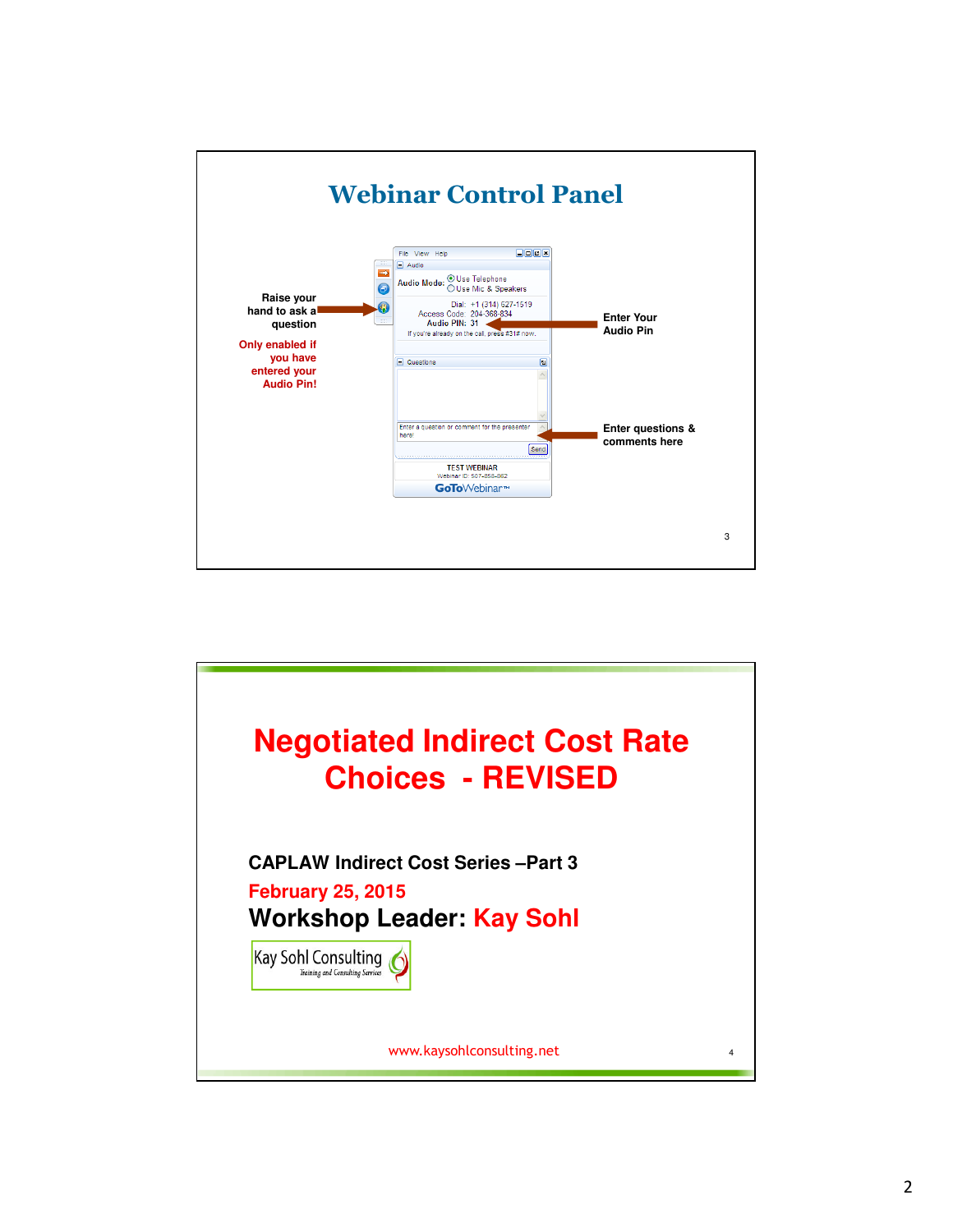

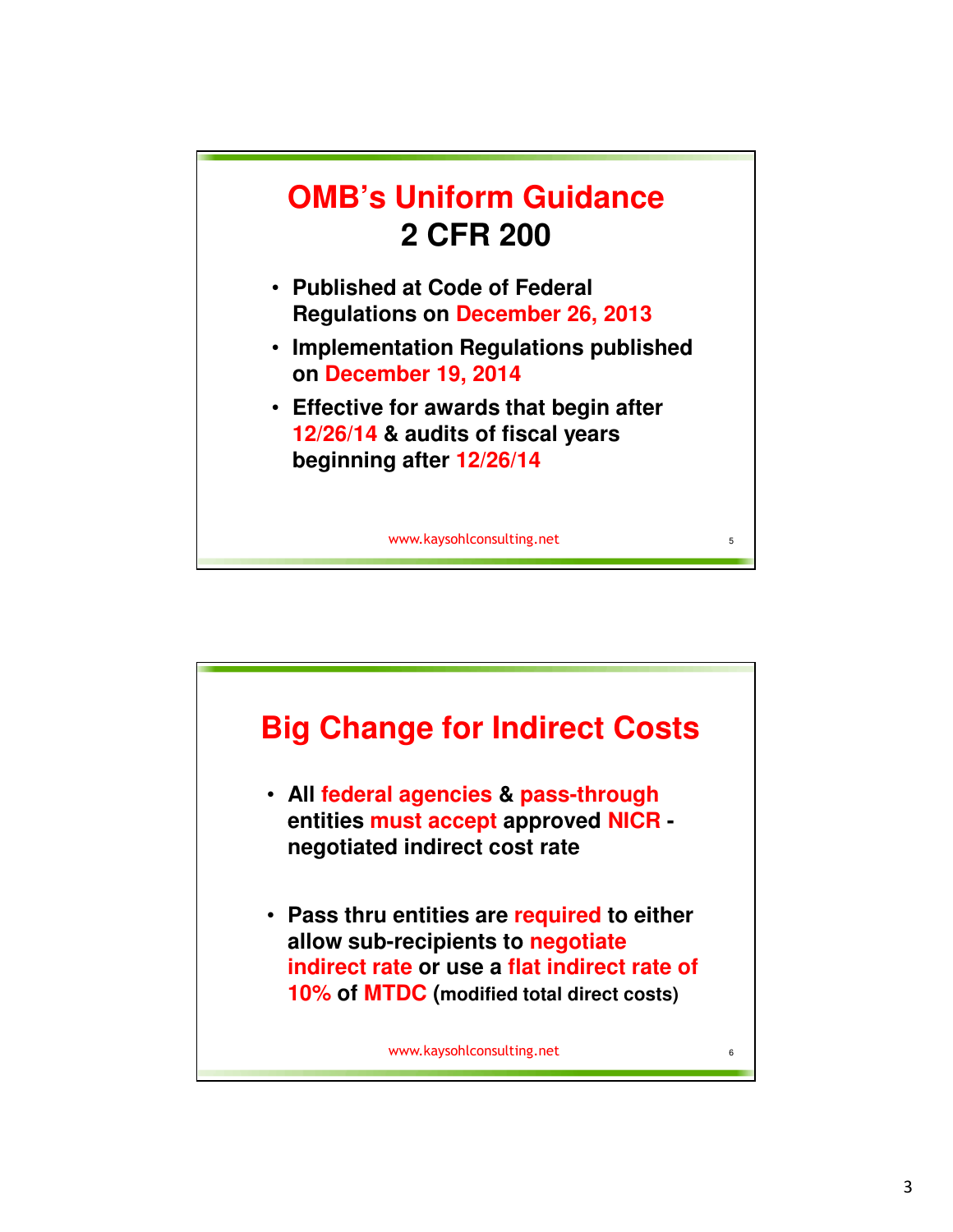

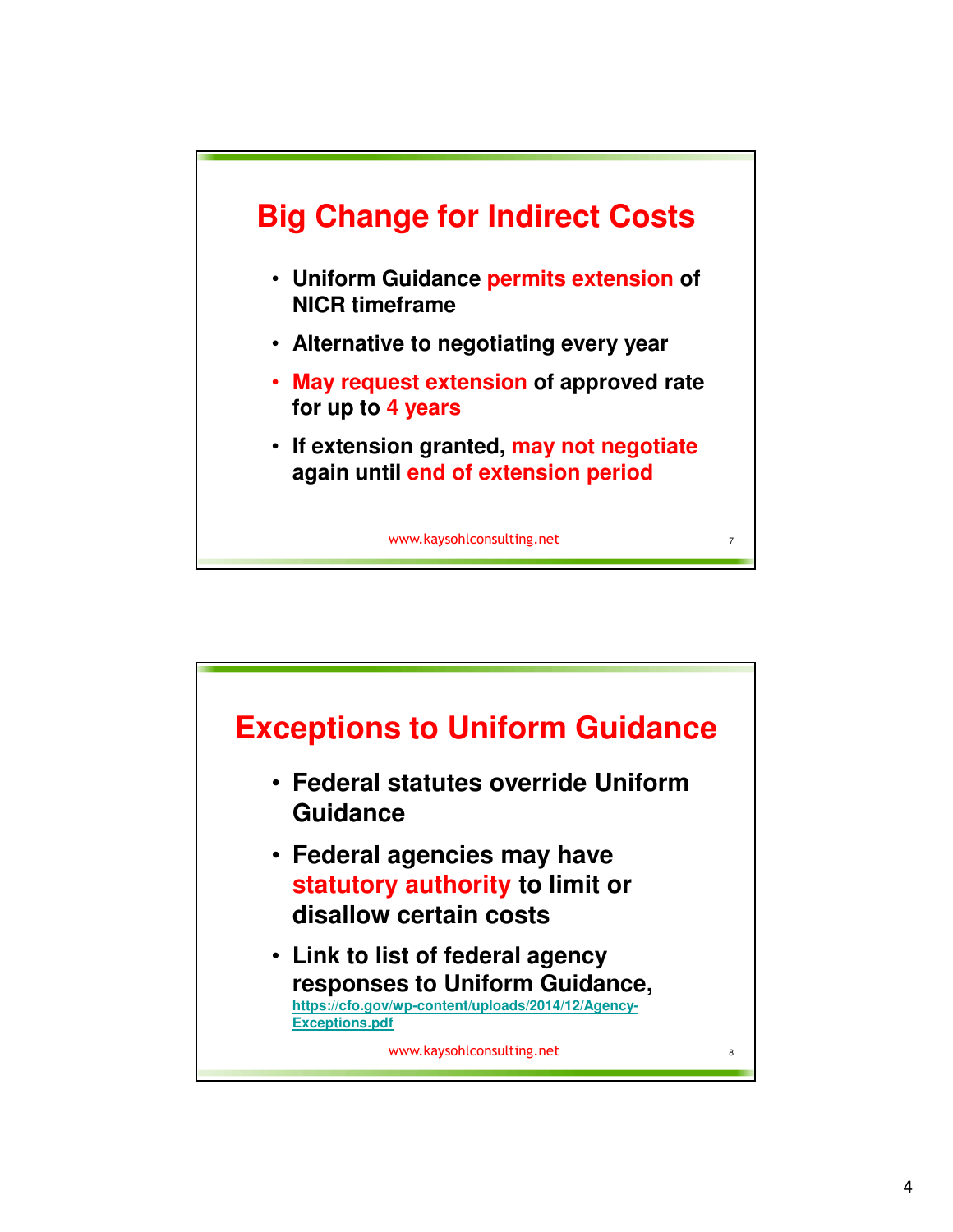

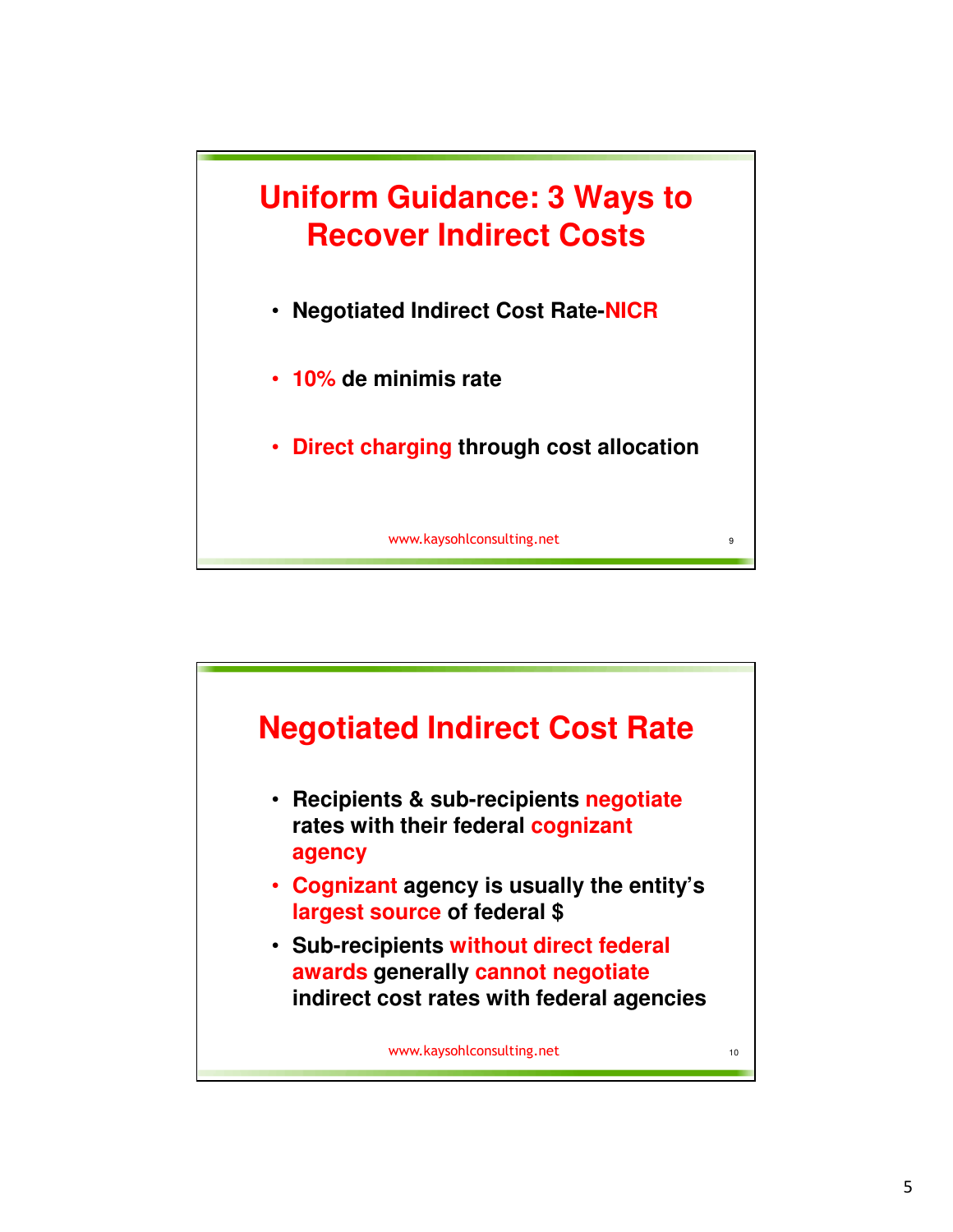

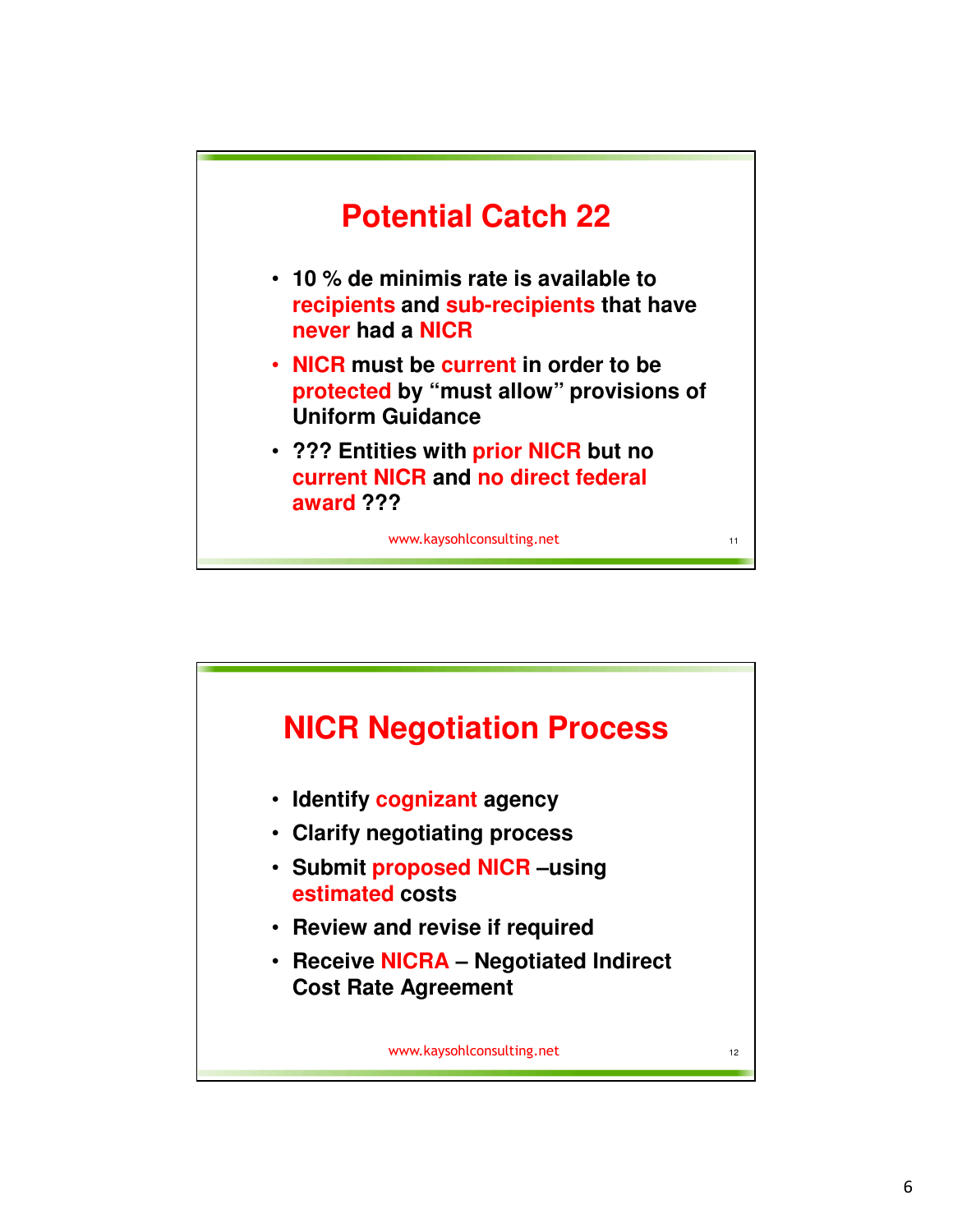

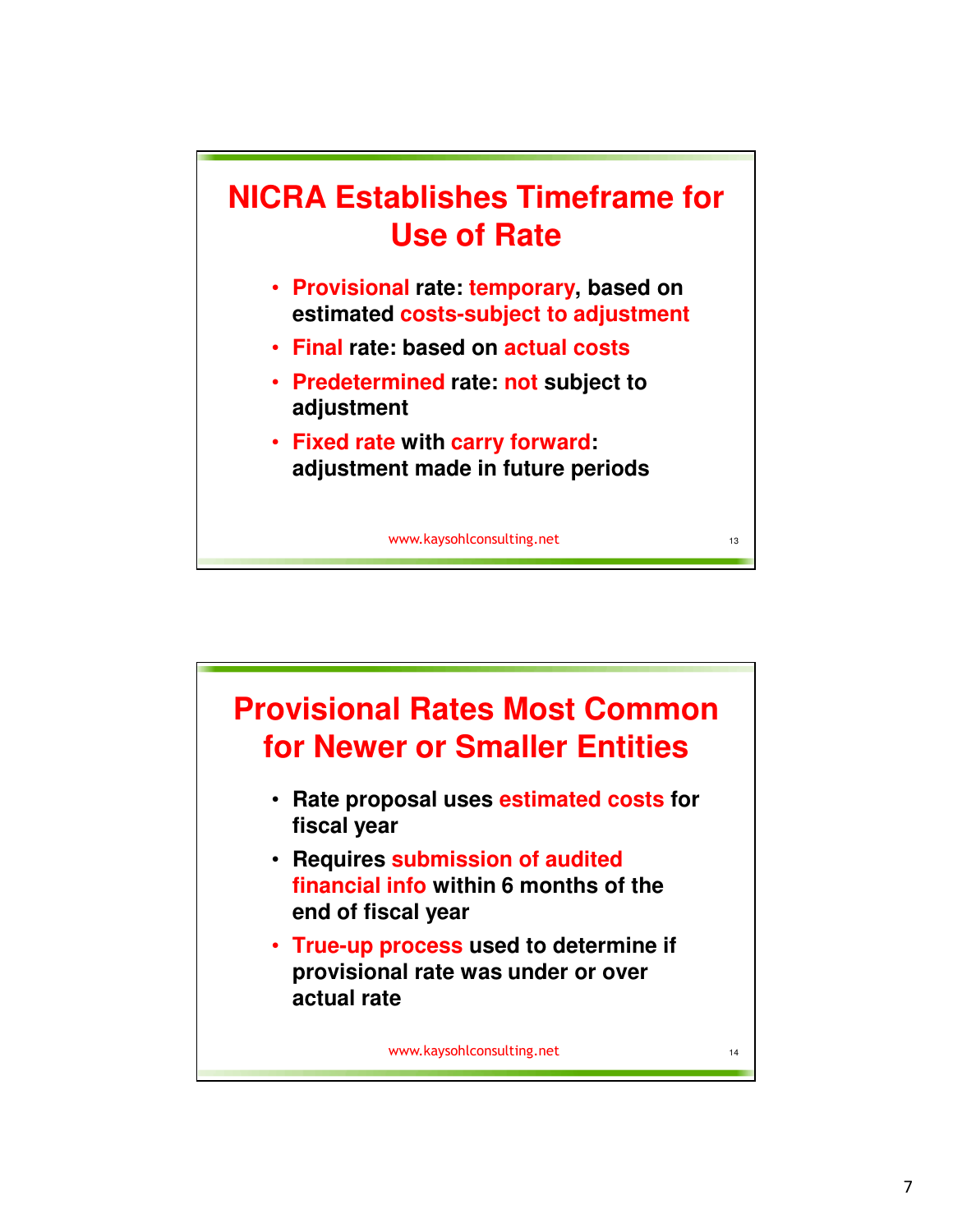

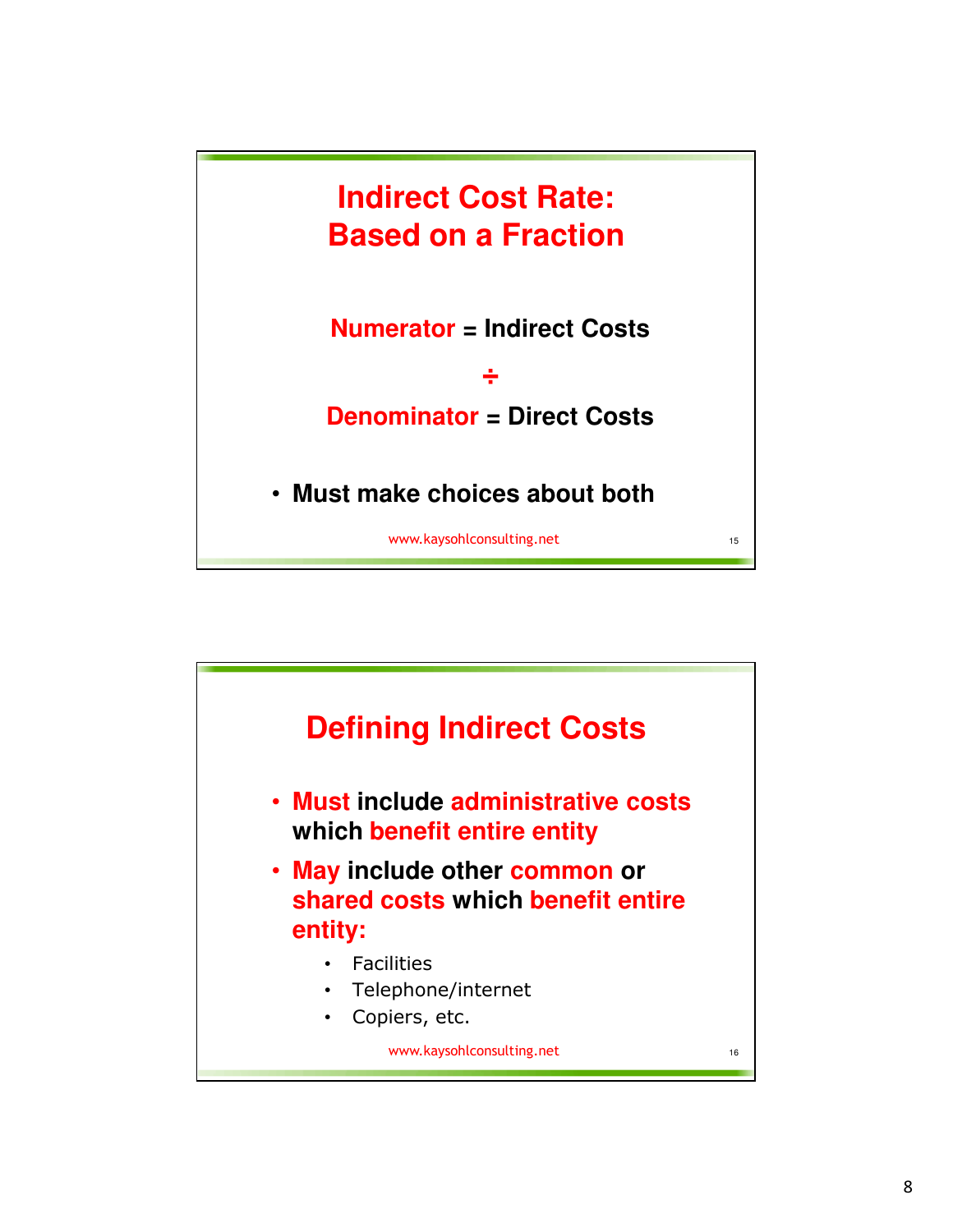

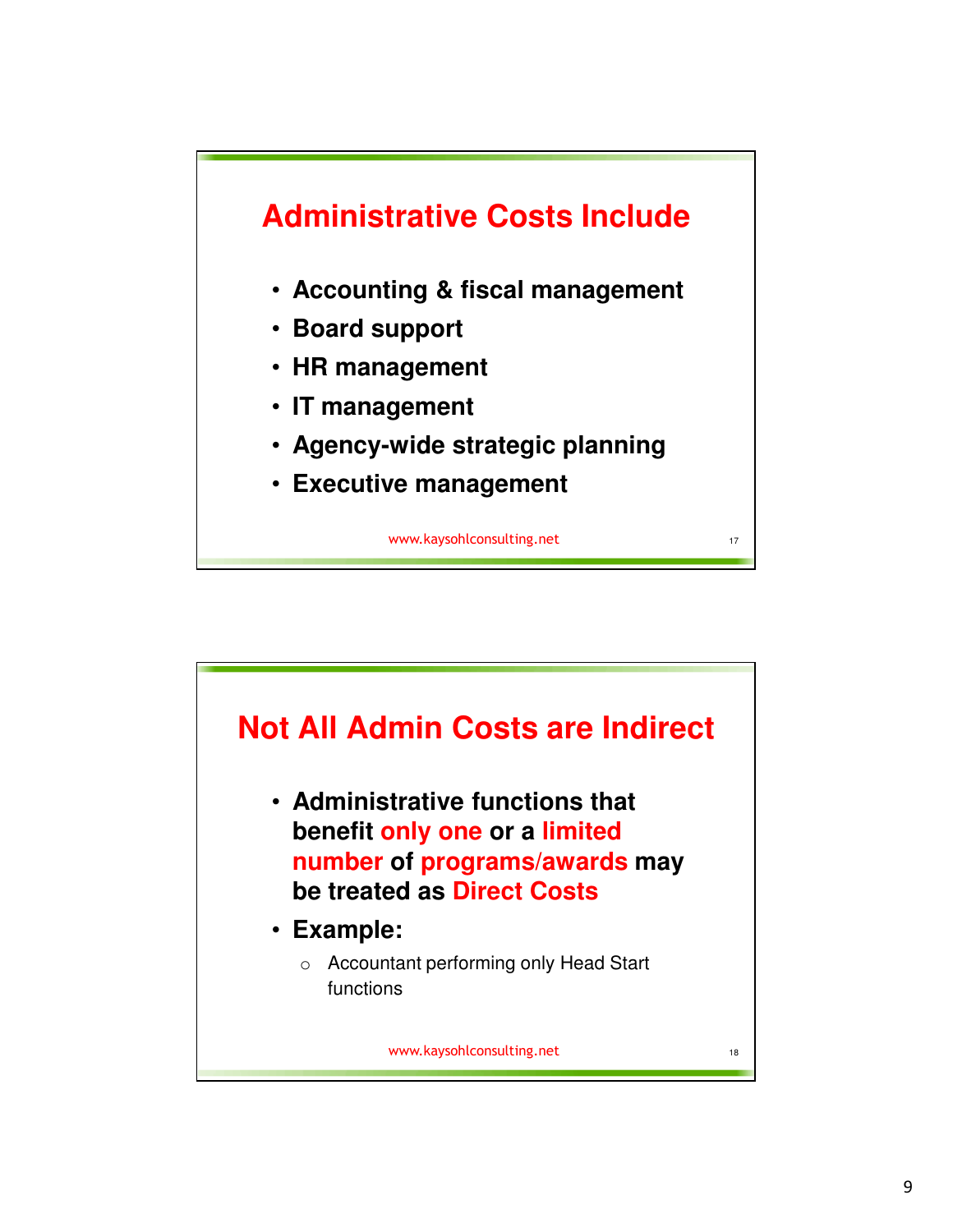![](_page_9_Figure_0.jpeg)

![](_page_9_Figure_1.jpeg)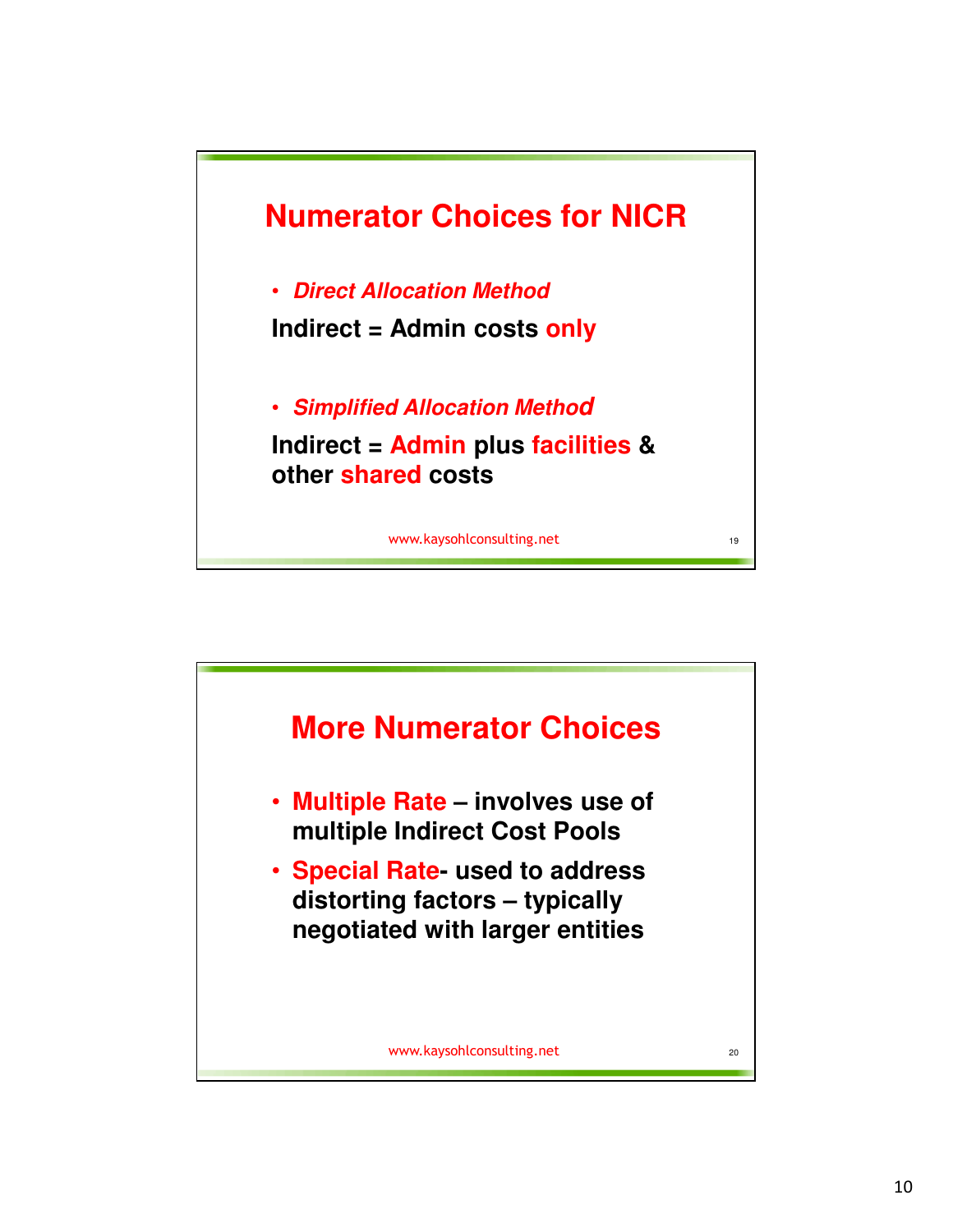![](_page_10_Figure_0.jpeg)

![](_page_10_Figure_1.jpeg)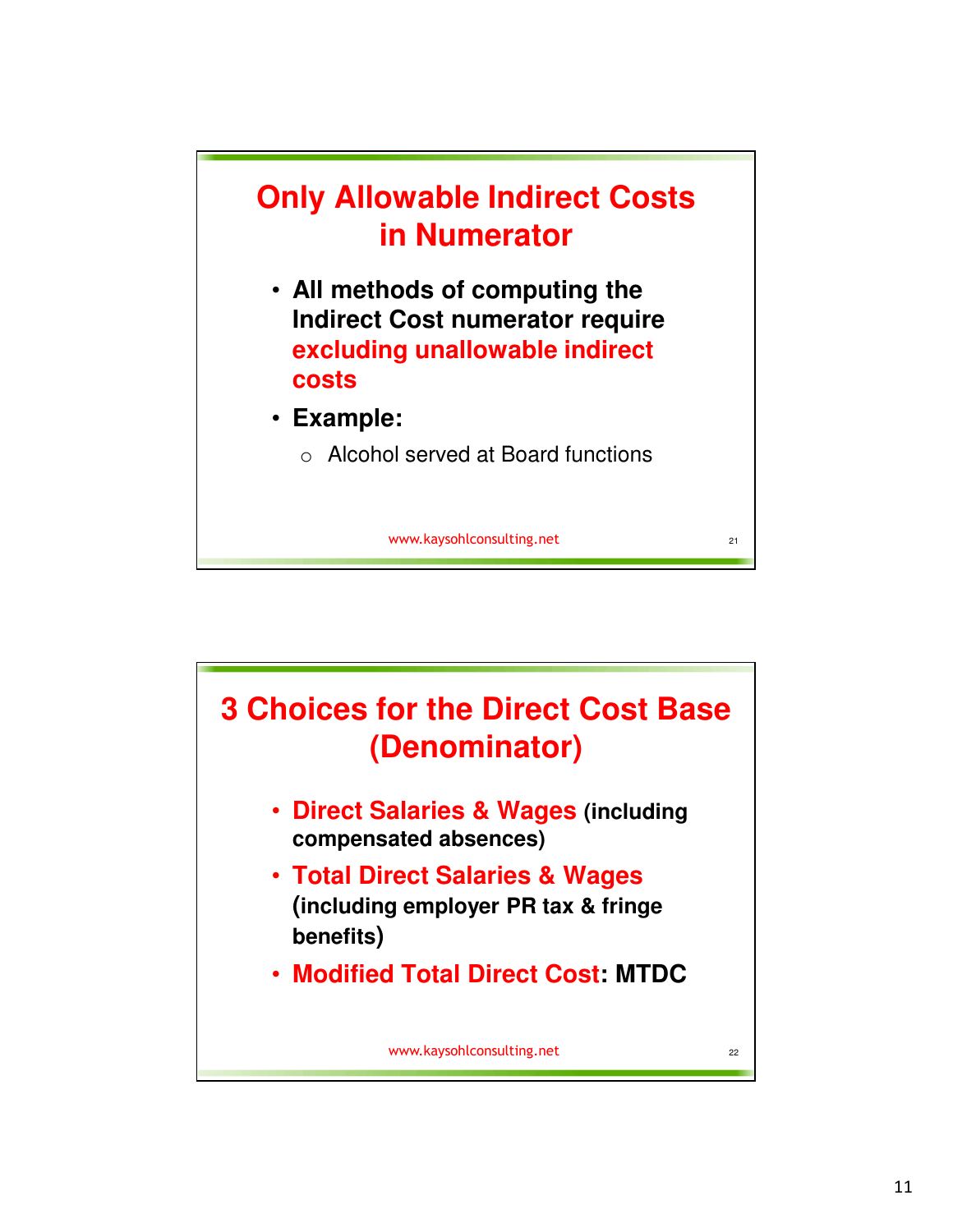![](_page_11_Figure_0.jpeg)

![](_page_11_Figure_1.jpeg)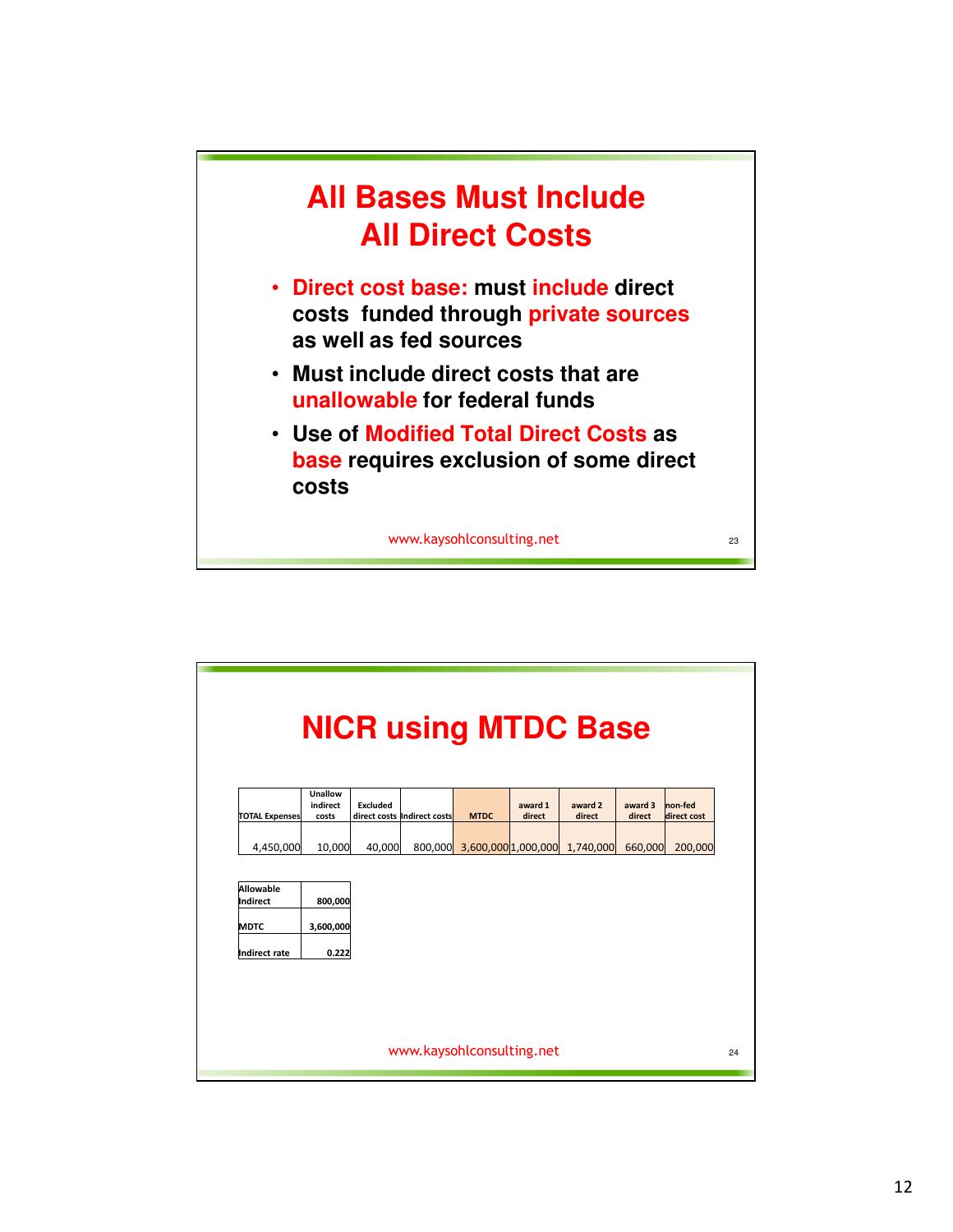|                             | Unallow<br>indirect | <b>Excluded</b> |                             |                     | award 1   | award 2   | award 3 | non-fed     |  |
|-----------------------------|---------------------|-----------------|-----------------------------|---------------------|-----------|-----------|---------|-------------|--|
| <b>TOTAL Expenses</b>       | costs               |                 | direct costs Indirect costs | <b>MTDC</b>         | direct    | direct    | direct  | direct cost |  |
| 4,450,000                   | 10,000              | 40.000          | 800,000                     | 3,600,000 1,000,000 |           | 1.740.000 | 660,000 | 200.000     |  |
| <b>Indirect Rate</b><br>222 |                     |                 | $-800,000$                  | 800,000             | 222,222   | 386,667   | 146,667 | 44,444      |  |
| <b>Excluded costs</b>       |                     | $-40000$        |                             |                     |           |           | 40.000  |             |  |
| Unallow<br>indirect costs   | $-10000$            |                 |                             |                     |           |           |         | 10,000      |  |
| <b>Total Costs</b>          | $\bf{0}$            | $\mathbf 0$     | $\mathbf{0}$                |                     | 1,222,222 | 2,126,667 | 846.667 | 254,444     |  |
|                             |                     |                 |                             |                     |           |           |         |             |  |

٦

|                                      |                    |                     |                | <b>NICR using</b><br><b>Total Direct Salaries Base</b> |           |           |         |             |  |
|--------------------------------------|--------------------|---------------------|----------------|--------------------------------------------------------|-----------|-----------|---------|-------------|--|
| <b>TOTAL</b>                         |                    | Unallow<br>indirect |                |                                                        | award 1   | award 2   | award 3 | non-fed     |  |
| <b>Expenses</b>                      | <b>Total Costs</b> | costs               | Indirect costs | <b>Direct Costs</b>                                    | direct    | direct    | direct  | direct cost |  |
| Salaries &<br><b>Fringe Benefits</b> | 3,600,000          |                     | 600,000        | 3,000,000                                              | 800,000   | 1,500,000 | 520.000 | 180,000     |  |
| <b>Other Expenses</b>                | 850.000            | 10,000              | 200,000        | 640.000                                                | 200.000   | 240.000   | 180,000 | 20,000      |  |
| Total                                | 4.450.000          | 10.000              | 800.000        | 3.640.000                                              | 1.000.000 | 1,740,000 | 700.000 | 200,000     |  |
| Allowable                            |                    |                     |                |                                                        |           |           |         |             |  |
| Indirect                             |                    | 800.000             |                |                                                        |           |           |         |             |  |
| <b>Total Direct</b><br>Salaries &    |                    |                     |                |                                                        |           |           |         |             |  |
| <b>Fringe Benefits</b>               |                    | 3,000,000           |                |                                                        |           |           |         | j.          |  |
| Indirect rate                        |                    | 0.267               |                |                                                        |           |           |         |             |  |
|                                      |                    |                     |                | www.kaysohlconsulting.net                              |           |           |         |             |  |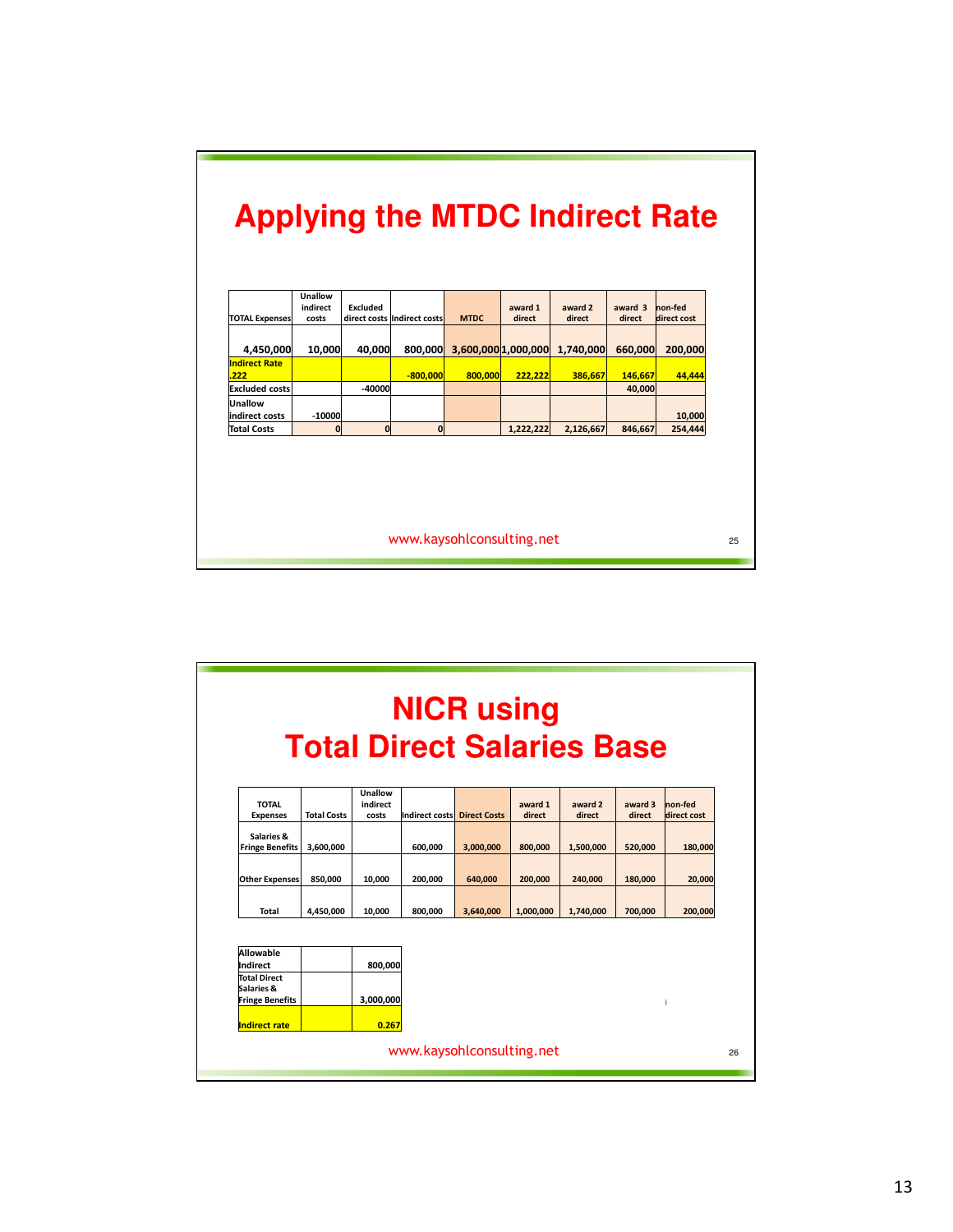|                  | <b>Applying Total Direct Salaries</b> |
|------------------|---------------------------------------|
| <b>Base Rate</b> |                                       |

|                              | Unallow<br>indirect | <b>Allowable</b><br>indirect | <b>Total Costs</b> | award 1   | award 2   | award 3 | non-fed |
|------------------------------|---------------------|------------------------------|--------------------|-----------|-----------|---------|---------|
| TotalDirect<br>Salaries      |                     |                              | 3,000,000          | 800,000   | 1,500,000 | 520,000 | 180,000 |
| Allowable<br>indirect cost   |                     | 800,000                      |                    |           |           |         |         |
| <b>Indirect Rate</b><br>.27% |                     | $-800.000$                   | 800,000            | 213,333   | 400.000   | 138,667 | 48,000  |
| Other Direct<br>exp          | 10,000              |                              | 640,000            | 200,000   | 240,000   | 180,000 | 20,000  |
| Unallow<br>indirect alloc    | $-10,000$           |                              | 10,000             |           |           |         | 10,000  |
| <b>Total Costs</b>           | 0                   | $\mathbf 0$                  | 1,450,000          | 1,213,333 | 2,140,000 | 838,667 | 258,000 |

www.kaysohlconsulting.net

www.kaysohlconsulting.net **NICR using Direct Salaries Base** TOTAL Expenses Total Costs **Unallow** indirect costs Indirect costs Direct Costs award 1 direct award 2 direct award 3 direct on-fed direct cost Salaries Only 2,640,000 440,000 2,200,000 588,000 1,100,000 380,000 132,000 Other Expenses 1,810,000 10,000 360,000 1,440,000 412,000 640,000 320,000 68,000 Total | 4,450,000 | 10,000 | 800,000 | 3,640,000 | 1,000,000 | 700,000 | 200,000 | 200,000 Allowable<br>Indirect 800,000 Direct Salaries Only 2,200,000 ndirect rate **120 CM** 0.364 28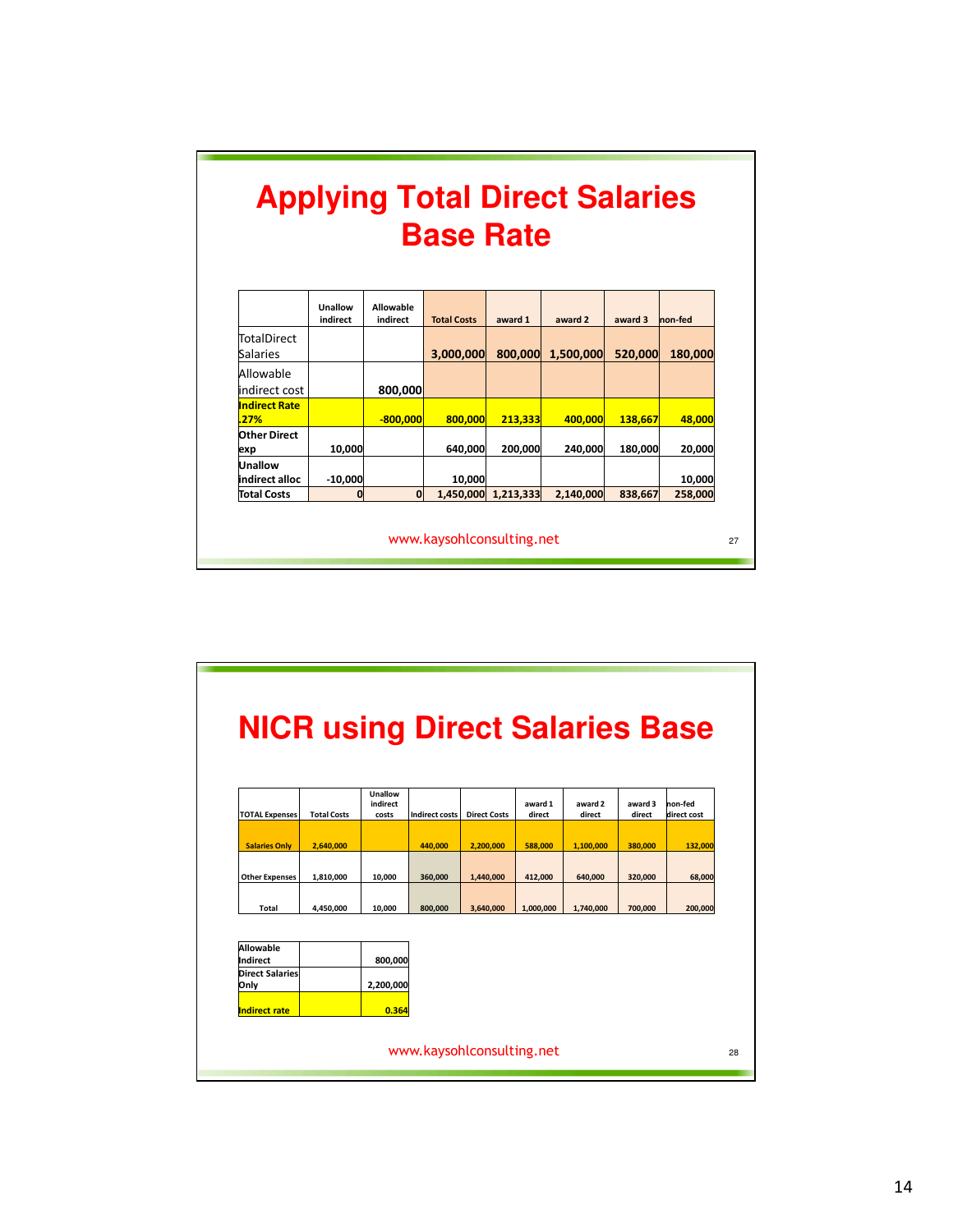|                                    | <b>Total</b> | Unallow<br>indirect | <b>Allowable</b><br>indirect | <b>Total Costs</b> | award 1   | award 2   | award 3 | non-fed |
|------------------------------------|--------------|---------------------|------------------------------|--------------------|-----------|-----------|---------|---------|
| <b>Salaries Only</b>               |              |                     |                              | 2,200,000          | 588,000   | 1,100,000 | 380,000 | 132,000 |
| Allowable<br><b>Indirect Costs</b> |              |                     | 800,000                      |                    |           |           |         |         |
| <b>Indirect Rate</b><br>.36%       |              |                     | $-800.000$                   | 800.000            | 213,500   | 400.000   | 139,000 | 47.500  |
| <b>Other Direct</b><br>exp         |              | 10,000              |                              | 1,440,000          | 412.000   | 640.000   | 320.000 | 68,000  |
| Unallow<br>indirect alloc          |              | $-10,000$           |                              | 10,000             |           |           |         | 10,000  |
| <b>Total Costs</b>                 |              | $\bf{0}$            | $\bf{0}$                     | 4.450.000          | 1,213,500 | 2,140,000 | 839.000 | 257,500 |

![](_page_14_Figure_1.jpeg)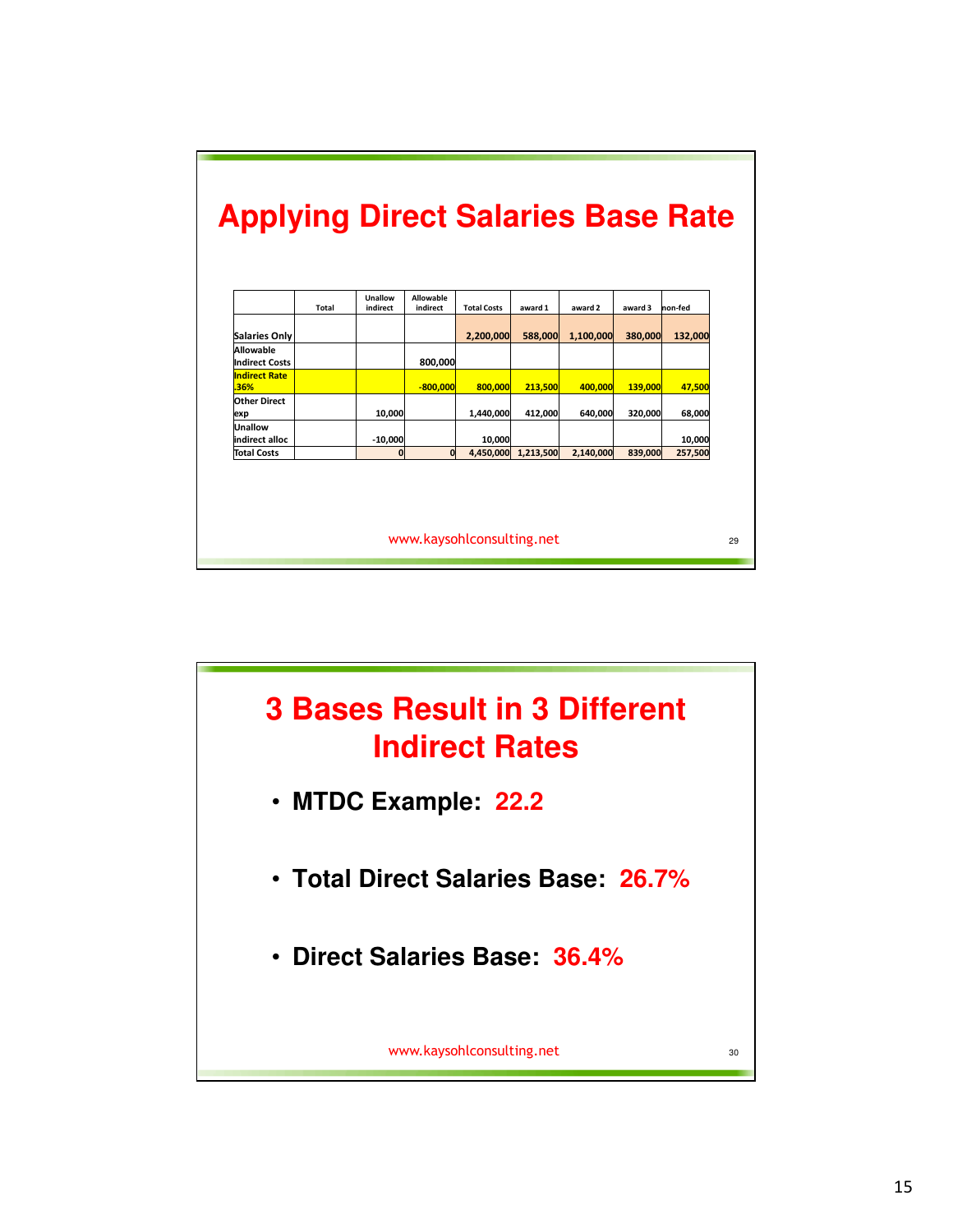![](_page_15_Figure_0.jpeg)

![](_page_15_Figure_1.jpeg)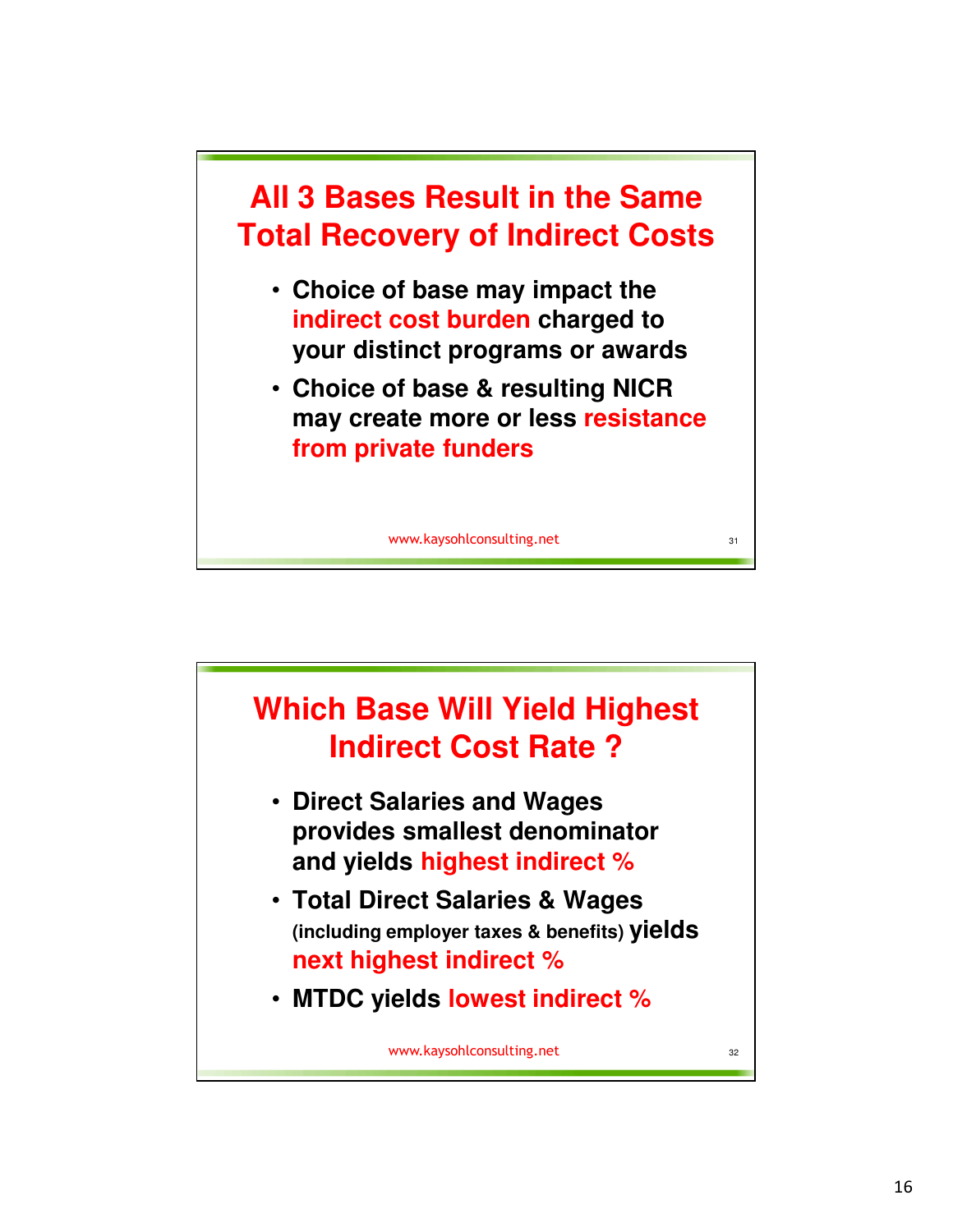![](_page_16_Figure_0.jpeg)

![](_page_16_Figure_1.jpeg)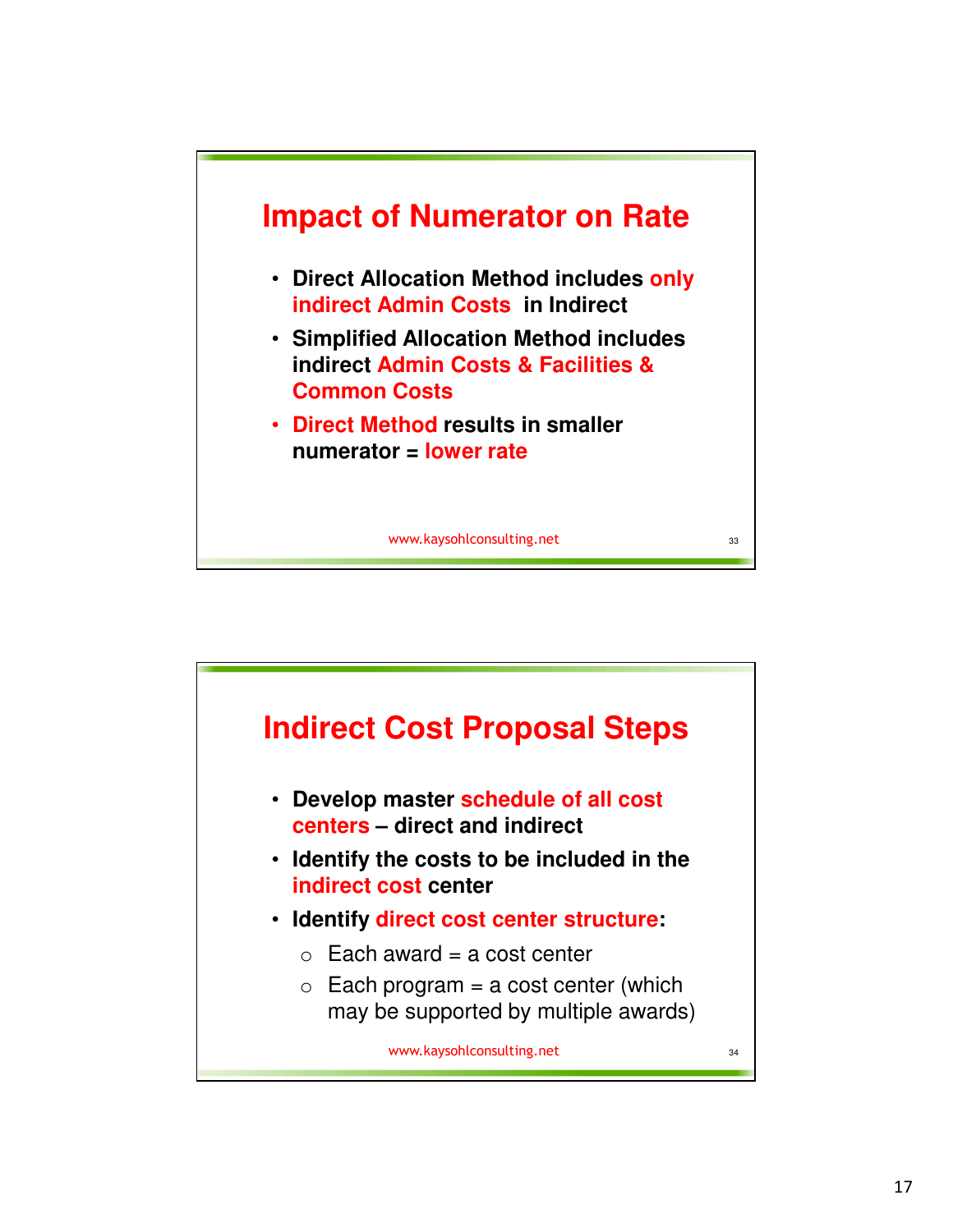![](_page_17_Figure_0.jpeg)

![](_page_17_Figure_1.jpeg)